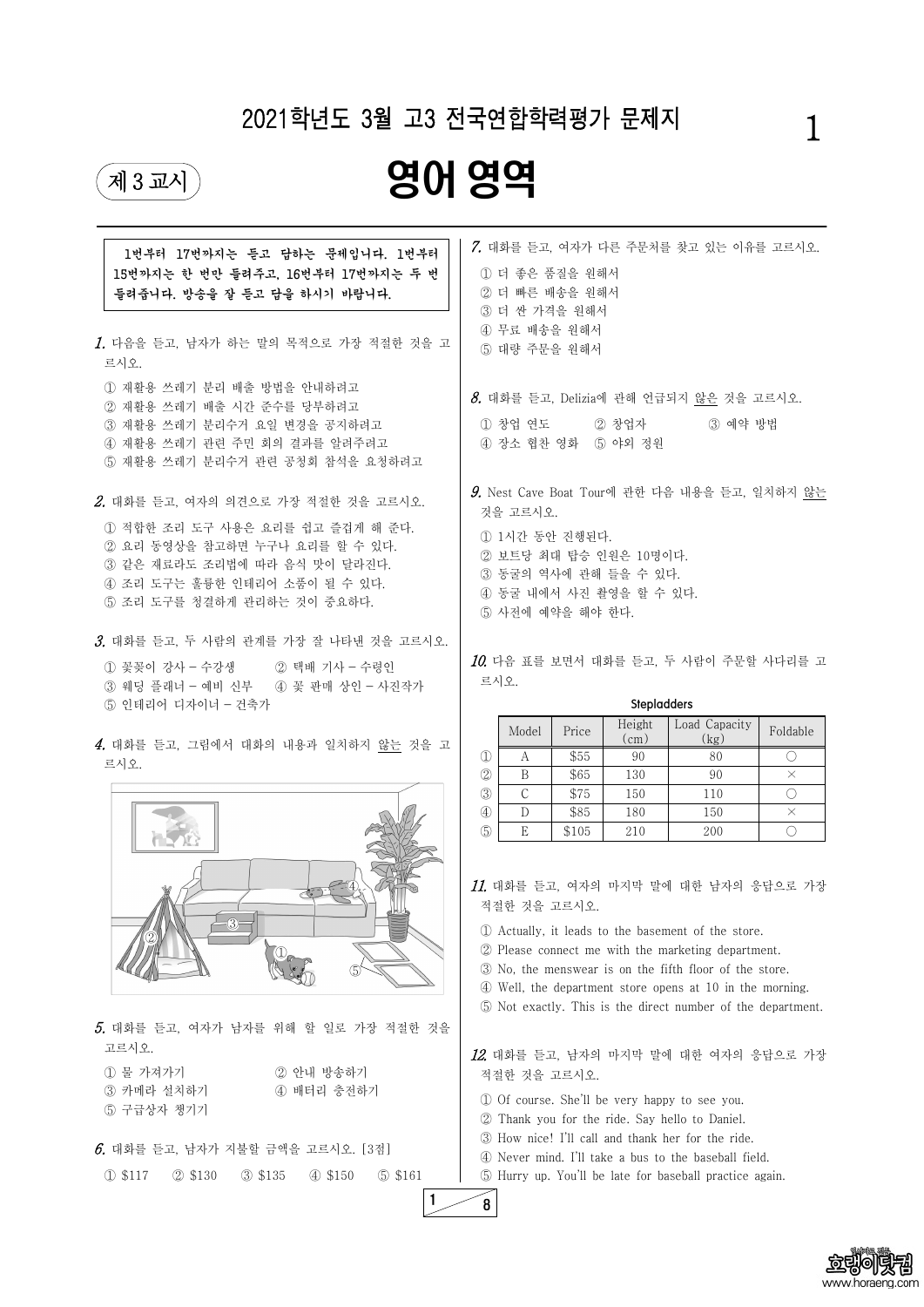



## 13. 대화를 듣고, 여자의 마지막 말에 대한 남자의 응답으로 가장 적절한 것을 고르시오. [3점]

- Man: ① Great. It'll be really nice if we sing together.
- ② Thank you. I had a great time in your choir.
- ③ Think twice. It's not easy to sing in a choir.
- ④ Actually, I'm not a big fan of classical music.
- ⑤ Never mind. The choir practice has been canceled.

- Woman:<br>
① I'm afraid I can't go with you this time.
- ② I'm glad you've done the farm work in time.
- ③ Unfortunately, there are no more apples to pick.
- ④ Thank you for the apples you sent me last week.
- ⑤ You'll enjoy it. It's hard work but very rewarding.

#### $15$ . 다음 상황 설명을 듣고, Katrina가 Simon에게 할 말로 가장 적절한 것을 고르시오.

#### 14. 대화를 듣고, 남자의 마지막 말에 대한 여자의 응답으로 가장 적절한 것을 고르시오. [3점]

Katrina: ① Let's go bicycle riding as often as possible.

- ② Go to the hospital before the pain gets worse.
- ③ You shouldn't do risky things while riding a bicycle.
- ④ I'll let you know the repair shop that I often go to.
- ⑤ You're brave to ride a bicycle with no hands.

#### [16 ~ 17] 다음을 듣고, 물음에 답하시오.

 $16.$  여자가 하는 말의 주제로 가장 적절한 것은?

① colors to help animals protect themselves

- ② English animal expressions and their meanings
- ③ animal sounds expressed in different languages
- ④ classroom animal games and activities for children
- ⑤ animals that appear frequently in children's stories

#### 17. 언급된 동물이 아닌 것은?

| 1 snail  | ② horse | 3 hawk |
|----------|---------|--------|
| 4 monkey | 5 snake |        |

이제 듣기 문제가 끝났습니다. 18번부터는 문제지의 지시 에 따라 답을 하시기 바랍니다.

#### 18. 다음 글의 목적으로 가장 적절한 것은?

| $\mathbb D$ anticipating $\rightarrow$ disappointed | $\oslash$ worried $\rightarrow$ delighted |
|-----------------------------------------------------|-------------------------------------------|
| ③ surprised $\rightarrow$ calm                      | $(4)$ curious $\rightarrow$ envious       |
| $\circled{5}$ bored $\rightarrow$ excited           |                                           |

#### $20.$  다음 글에서 필자가 주장하는 바로 가장 적절한 것은?

#### Dear Ms. Emily Dashwood,

I write to thank you for your recent orders and also to make a suggestion which I feel certain will be agreeable to you. We are now in the height of the fruit and green groceries season. Among the specially good things that I have on hand at present are some potatoes of exceptional quality. In the fruit line, raspberries and blackberries are now at their best, and I have the best. Other good things will follow, and I will take care to let you know all about them.

Very respectfully, John Pippin

① 상품 선호도를 조사하려고 ② 새로운 마케팅 전략을 제안하려고 ③ 판매 상품에 대한 정보를 제공하려고 ④ 판매 계약 연장에 대해 논의하려고 ⑤ 농산물 축제에 초대하려고

#### 19. 다음 글에 드러난 'I'의 심경 변화로 가장 적절한 것은?

I was waiting outside when the exam grades were posted on the bulletin board. I was perspiring. My heart started beating fast. What if I failed? A swarm of students rushed forward to see the exam results. Fortunately, I was tall enough to see over their heads. The minute I saw the results, all my anxiety disappeared. I walked quickly back to my dormitory and phoned my father. "Dad," I mumbled in a haze. "You won't believe this, but I passed the exams." My father was speechless. Finally he said, "Son, that is good news. I frankly never thought you'd do it." I was overjoyed as if I were walking on the cloud.

Good teachers know that learning occurs when students compare what they already know with the new ideas presented by the teacher or textbook. It is the students who decide whether or not to reconstruct their conceptions; therefore, teaching should be student centered rather than teacher centered. This means that students should be actively involved in making and interpreting analogies. If we believe that analogy use is an effective way to help students think and learn, then it makes sense to help students generate their own analogies or reconstruct the teacher's analogies to fit in with their own experiences.

① 학습 내용은 학생 수준에 맞는 난이도로 구성되어야 한다. ② 다양한 사례를 활용하여 학생의 이해를 도와야 한다. ③ 교사는 수업 중 학생과 상호 작용을 많이 해야 한다. ④ 교육 활동에서 이론보다 실습의 비중을 더 높여야 한다. ⑤ 유추를 해내고 재구성하는 과정이 학생 중심이어야 한다.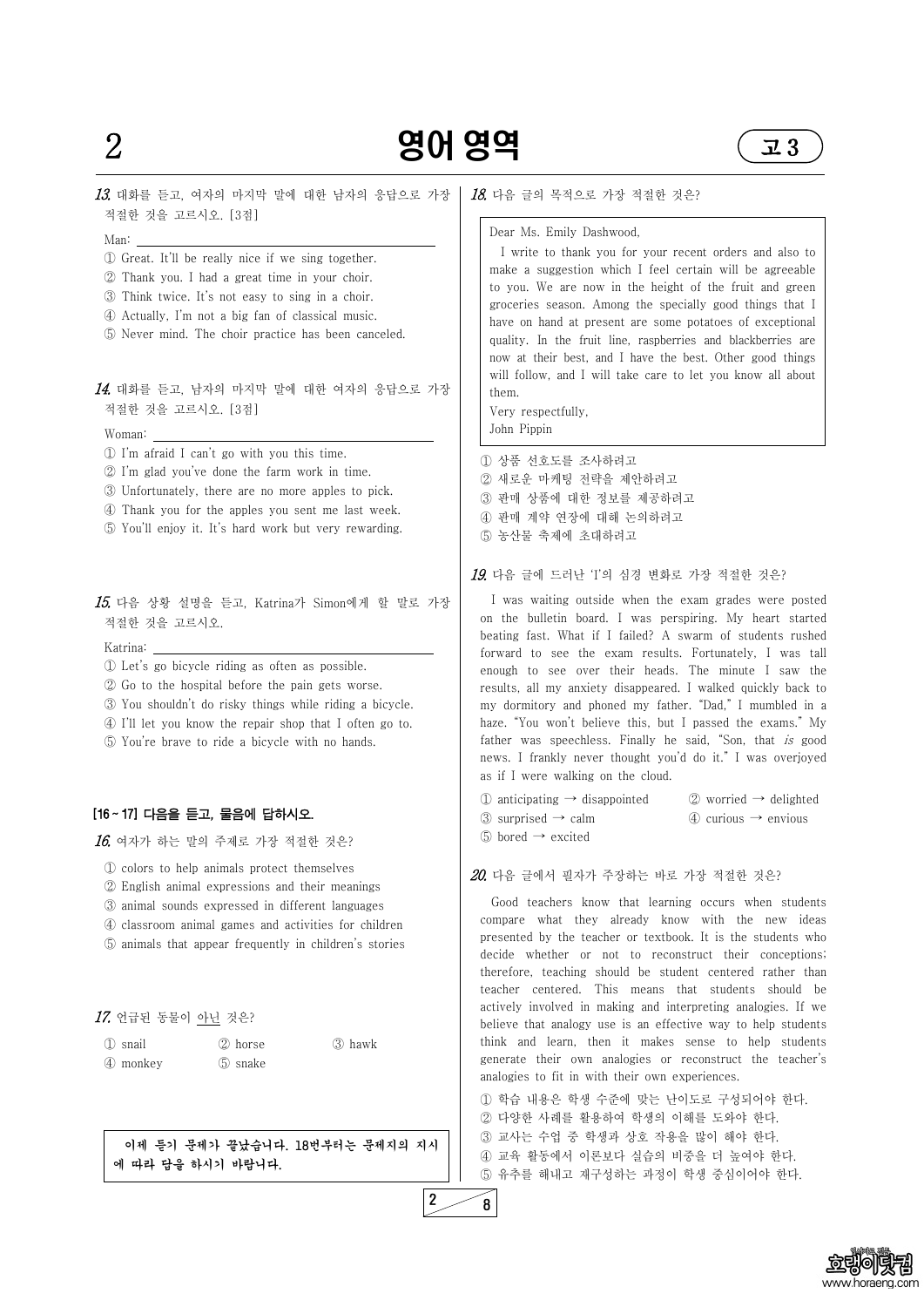



#### $21.$  밑줄 친 last in, first out이 다음 글에서 의미하는 바로 가장 적절한 것은? [3점]

While user habits are a boon to companies fortunate enough to generate them, their existence inherently makes success less likely for new innovations and startups trying to disrupt the *status quo*. The fact is, successfully changing long-term user habits is exceptionally rare. Altering behavior requires not only an understanding of how to persuade people to act but also necessitates getting them to repeat behaviors for long periods, ideally for the rest of their lives. Companies that succeed in building a habit-forming business are often associated with game-changing, wildly successful innovation. But like any discipline, habit design has rules that define and explain why some products change lives while others do not. For one, new behaviors have a short half-life, as our minds tend to return to our old ways of thinking and doing. Experiments show that lab animals habituated to new behaviors tend to regress to their first learned behaviors over time. To borrow a term from accounting, behaviors are  $LIFO$  - "last in, first out."

\* boon: 요긴한 것 \*\* regress: 되돌아가다

① The behavior witnessed first is forgotten first.

② Almost any behavior tends to change over time.

- ③ After an old habit breaks, a new one is formed.
- ④ The habit formed last is the hardest to get rid of.
- ⑤ The habit most recently acquired disappears soonest.

#### $22.$  다음 글의 요지로 가장 적절한 것은?

Despite numerous studies on the influence of mediated agendas on politics, most studies examine text only  $-\infty$  if media only deliver words. These studies looked at how reporters, analysts, and commentators verbally describe and criticize the candidates. But they often neglect another important source of influence: visuals. As some communication scholars said, "Stories are often complex combinations of visual and verbal content  $\neg$  all too often the visual information is so powerful that it overwhelms the verbal." The challenge of tackling visuals to examine their influence is multifaceted. The difficulties of gathering and coding visual data and of attributing impact to specific parts of images have no doubt caused veritable scholars to shy

away. But the potential impact of visuals on people's perceptions is simply too important to ignore. Furthermore, the importance of understanding both visuals and text in tandem cannot be understated.

\* veritable: 진정한 \*\* in tandem: 동시에

① 시각 자료는 정치 관련 보도 자료 연구의 중요한 대상이다. ② 전문가들의 의견도 철저하게 검증하고 보도할 필요가 있다. ③ 다양한 관심사를 반영하는 뉴스 프로그램 편성이 요구된다. ④ 지나치게 방대한 시각 자료는 보도 내용 이해에 방해가 된다. ⑤ 언론인은 보도에서 자신의 정치적 편향을 드러내서는 안 된다.

#### 23. 다음 글의 주제로 가장 적절한 것은?

Despite excellent training, actors inevitably experience the visceral life of their characters, even if it is for brief moments during a performance. Self-perceptions are altered during the course of a performance, and even more so during long performance seasons. For many actors, they experience greater empathy and social cognition for their character, which may intensify identity boundary blurring. As well, actors tend to employ more dissociative processes, which increase potential character boundary blurring. Actors also experience more unresolved mourning for past trauma and loss experiences because they continually draw from these experiences when portraying characters. Adding to this tendency to merge with the creative work, audience members also confuse the character's personality with the actor's personality. Audience attribution errors may increase distress in the actor, including fearing that their personality identity is not stable.

\* visceral: 마음속에서 느끼는 \*\* dissociative: 분리적인

- ① criteria for evaluating an actor's performance
- ② difficulties in portraying complicated characters
- ③ background knowledge for appreciating the play
- ④ confusion of identity between actor and character
- ⑤ psychological barriers between actors and the audience

#### $24.$  다음 글의 제목으로 가장 적절한 것은?

There is a story about F. Yates, a prominent UK statistician. During his student years at St. John's College, Cambridge, Yates had been keen on a form of sport. It consisted of climbing about the roofs and towers of the college buildings at night. In particular, the chapel of St. John's College has a massive neo-Gothic tower adorned with statues of saints, and to Yates it appeared obvious that it would be more decorous if these saints were properly attired in surplices. One night he climbed up and did the job; next morning the result was generally much admired. But the College authorities were unappreciative and began to consider means of divesting the saints of their newly acquired garments. This was not easy, since they were well out of reach of any ordinary ladder. An attempt to lift the surplices off from above, using ropes with hooks attached, was unsuccessful. No progress was being made and eventually Yates came forward and volunteered to climb up in the daylight and bring them down. This he did to the admiration of the crowd that assembled.

\* decorous: 품위 있는 \*\* surplice: 흰 가운 \*\*\* divest: 벗기다

① A Scary Legend About the Statues at St. John's College ② A Student Who Solved a Problem of His Own Making ③ Standards of Beauty Varying from Person to Person ④ A Smart Professor Who Identified a Criminal ⑤ A Success Story of a Mysterious Architect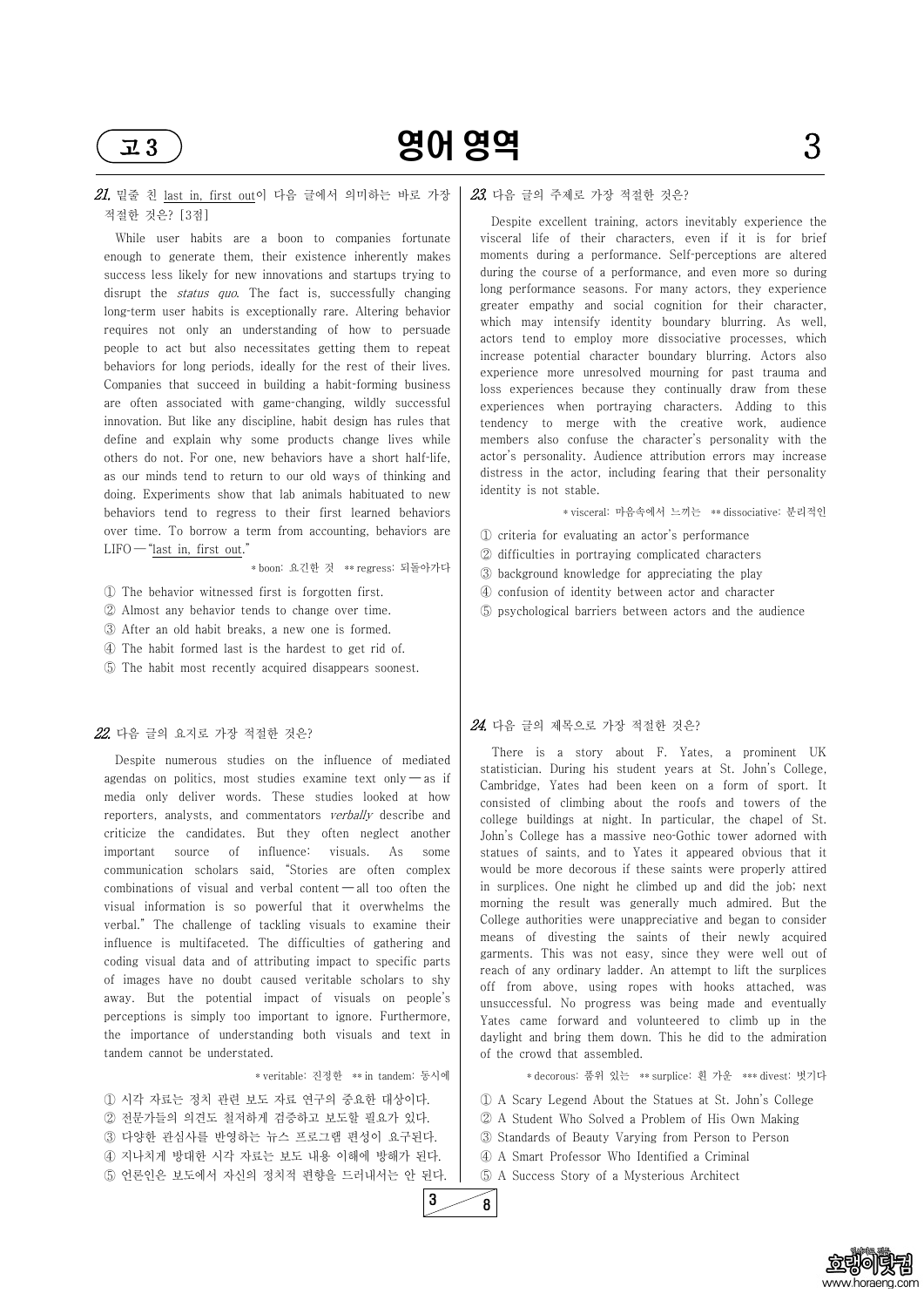**Schubert** 



2016 Beethoven Bach **E**Brahms

#### $25.$  다음 도표의 내용과 일치하지 않는 것은?

Mozart





The graph above shows the top five composers ranked by the number of performances in concerts worldwide from 2015 to 2017. ① In 2015 and 2017, Mozart was the most performed composer, with more than 3,000 performances each year. ② For all three years, the least performed composer was Schubert, whose music was performed less than 2,000 times each year. ③ The three composers whose rankings in the number of performances remained the same throughout the whole period were Beethoven, Brahms, and Schubert.  $\Phi$  As for the two composers, Bach and Schubert, the number of performances steadily increased from 2015 to 2017. ⑤ The gap in the number of performances between Beethoven and Bach was the largest in 2016 and the smallest in 2017.

 $26$ . Herbert Shelton에 관한 다음 글의 내용과 일치하지 않는 것은?

pacifist, Shelton was jailed in 1917 for making an anti-draft statement in public during the height of World War I. By 1972, at the age of 77, Shelton became bedridden from Parkinson's disease. He died thirteen years later.

 $27$ . Wingstar Drone에 관한 다음 안내문의 내용과 일치하지 않는 것은?

Herbert Shelton was born on October 6, 1895 in Wylie, Texas. As a child, Shelton took an interest in animals, especially their habits when sick as compared to when well. Shelton attended Bernarr Macfadden's College of Physcultopathy in Chicago and interned at Crane's Sanatorium in Elmhurst, Illinois. In 1921, he graduated from the American School of Naturopathy with a Doctor of Naturopathic Medicine. Shelton claimed that cooking food denatures it, and that a healthy body has the ability to restore itself from illness without medical intervention. Although heavily criticized by his contemporaries for advocating fasting over medical treatment, Shelton's work served as an early influence for the raw food movement. A

\* antidraft: 징병 반대의

① 병에 걸린 동물의 습성에 관심을 가졌다. ② Crane's Sanatorium에서 인턴으로 일했다. ③ 의학적 치료보다 단식을 옹호했다. ④ 1917년에 투옥되었다. ⑤ 파킨슨병을 앓다가 77세에 사망했다.

#### Wingstar Drone

Please read this manual carefully before drone operation.

#### Description

- <sup>∙</sup> Control distance: about 100 meters ∙ Flying time: about 20 minutes
- 
- ∙ Charging time: about 100 minutes
- ∙ Transmitter battery: four AAA batteries

#### Drone Operation and Battery Care

- ∙ It's suitable for experienced drone users aged 14 years and older.
- ∙ Please use only original Wingstar parts and accessories.
- ∙ Store batteries at room temperature between 5℃ and 27℃.
- ∙ Check the battery and connections after every crash.
- ∙ Do not overcharge the battery.

① 비행시간은 약 20분이다.

② 송신기에는 네 개의 AAA 건전지가 필요하다. ③ 드론 사용 경험이 없는 초보자에게 적합한 제품이다. ④ 드론 배터리는 5℃에서 27℃ 사이의 실온에서 보관해야 한다. ⑤ 추락 후에는 드론 배터리 및 연결 상태를 점검해야 한다.

28. Grace Foundation Logo Design Contest에 관한 다음 안내문 의 내용과 일치하는 것은?

#### Grace Foundation Logo Design Contest

As Grace Foundation turns 20 in 2022, we invite you to be part of our history! Design a logo that best portrays our journey of hope and despair, love and loss, grief and joy!

Fee: \$30 (students: \$20) Prizes: 1st (\$1,000), 2nd (\$800), 3rd (\$500) Period: 1 April 2021 – 31 May 2021 Design Theme: 20 Years of Humanitarian Action



#### Additional Information

- ∙ The entry should be submitted in PDF format.
- ∙ Winners will be notified via email.
- ∙ The winning design will be used in all 20th anniversary materials throughout 2022.

① 학생의 참가비는 30달러이다. ② 모든 입상자에게 1,000달러씩 수여한다. ③ 대회는 3개월간 진행된다. ④ 출품작은 PDF 형식으로 제출해야 한다. ⑤ 입상자는 전화로 개별 통보한다.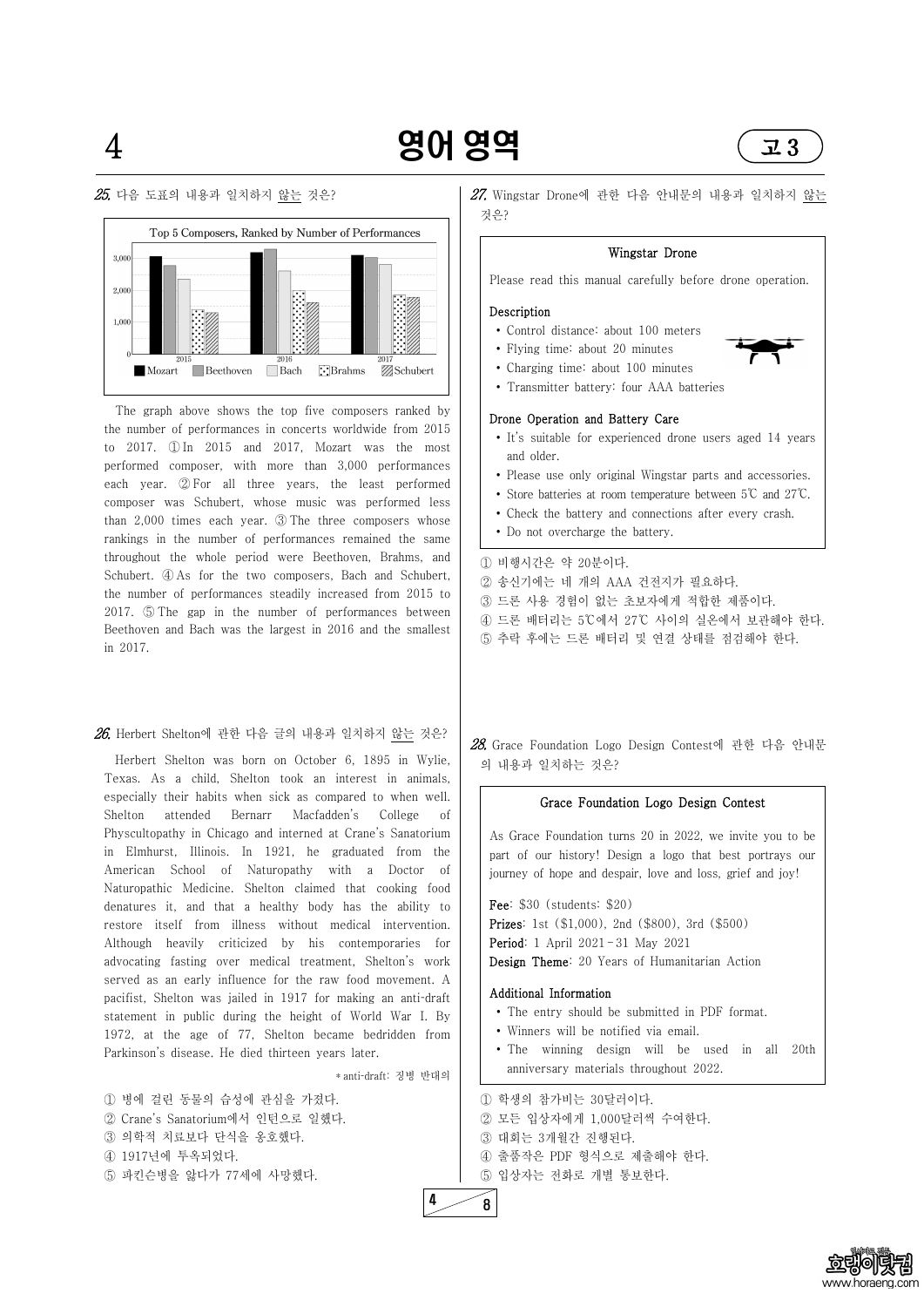



 $\overline{z}$ 3) 영어 영역 5

#### 29. 다음 글의 밑줄 친 부분 중, 어법상 틀린 것은? [3점]

The formats and frequencies of traditional trade encompass a spectrum. At the simplest level ① are the occasional trips made by individual !Kung and Dani to visit their individual trading partners in other bands or villages. ② Suggestive of our open-air markets and flea markets were the occasional markets at which Sio villagers living on the coast of northeast New Guinea met New Guineans from inland villages. Up to a few dozen people from each side ③ sat down in rows facing each other. An inlander pushed forward a net bag containing between 10 and 35 pounds of taro and sweet potatoes, and the Sio villager sitting opposite responded by offering a number of pots and coconuts ④judging equivalent in value to the bag of food. Trobriand Island canoe traders conducted similar markets on the islands ⑤that they visited, exchanging utilitarian goods (food, pots, and bowls) by barter, at the same time as they and their individual trade partners gave each other reciprocated gifts of luxury items (shell necklaces and armbands).

#### $30$ . 다음 글의 밑줄 친 부분 중, 문맥상 낱말의 쓰임이 적절하지 않은 것은? [3점]

\* taro: (식물) 타로토란 \*\* reciprocate: 답례하다

 $31.$  People unknowingly sabotage their own work when they withhold help or information from others or try to undermine them lest they become more successful or get more credit than "me." \_\_\_\_\_\_\_\_\_\_\_\_\_\_\_\_ is alien to the ego, except when there is a secondary motive. The ego doesn't know that the more you include others, the more smoothly things flow and the more easily things come to you. When you give little or no help to others or put obstacles in their path, the universe  $-$  in the form of people and circumstances  $-$  gives little or no help to you because you have cut yourself off from the whole. The ego's unconscious core feeling of "not enough" causes it to react to someone else's success as if that success had taken something away from "me." It doesn't know that your resentment of another person's success curtails your own chances of success. In order to attract success, you need to welcome it wherever you see it. [3점]

Those who limit themselves to Western scientific research have virtually ① ignored anything that cannot be perceived by the five senses and repeatedly measured or quantified. Research is dismissed as superstitious and invalid if it cannot be scientifically explained by cause and effect. Many continue to ② object with an almost religious passion to this cultural paradigm about the power of science — more specifically, the power that science gives them. By dismissing non-Western scientific paradigms as inferior at best and inaccurate at worst, the most rigid members of the conventional medical research community try to ③ counter the threat that alternative therapies and research pose to their work, their well-being, and their worldviews. And yet, biomedical research cannot explain many of the phenomena that ④concern alternative practitioners regarding caringhealing processes. When therapies such as acupuncture or homeopathy are observed to result in a physiological or clinical response that cannot be explained by the biomedical model, many have tried to ⑤deny the results rather than modify the scientific model.

\* acupuncture: 침술 \*\* homeopathy: 동종 요법

### [31 ~ 34] 다음 빈칸에 들어갈 말로 가장 적절한 것을 고르시오.

\* sabotage: 방해하다 \*\* curtail: 줄이다

- ① Patience
- ② Rationality
- ③ Independence
- ④ Competition
- ⑤ Cooperation

 $32$ . Jeffrey A. Rodgers, a vice president of a big company, was once taught the simple idea of pausing to refresh. It began when Jeff realized that as he drove home from work each evening his mind was still focused on work-related projects. We all know this feeling. We may have left the office physically, but we are very much still there mentally, as our minds get caught in the endless loop of replaying the events of today and worrying about all the things we need to get done the following day. So now, as he gets to the door of his house, he applies what he calls "the pause that refreshes." He stops for just a moment. He closes his eyes. He breathes in and out once: deeply and slowly. As he exhales, he . This

allows him to walk through the front door to his family with more singleness of purpose. It supports the sentiment attributed to Lao Tzu: "In work, do what you enjoy. In family life, be completely present."

\* loop: 루프(반복 실행되는 일련의 명령)

① lets the work issues fall away ② makes plans for tomorrow's work ③ retraces the projects not completed yet ④ feels emotionally and physically exhausted ⑤ reflects on the achievements he made that day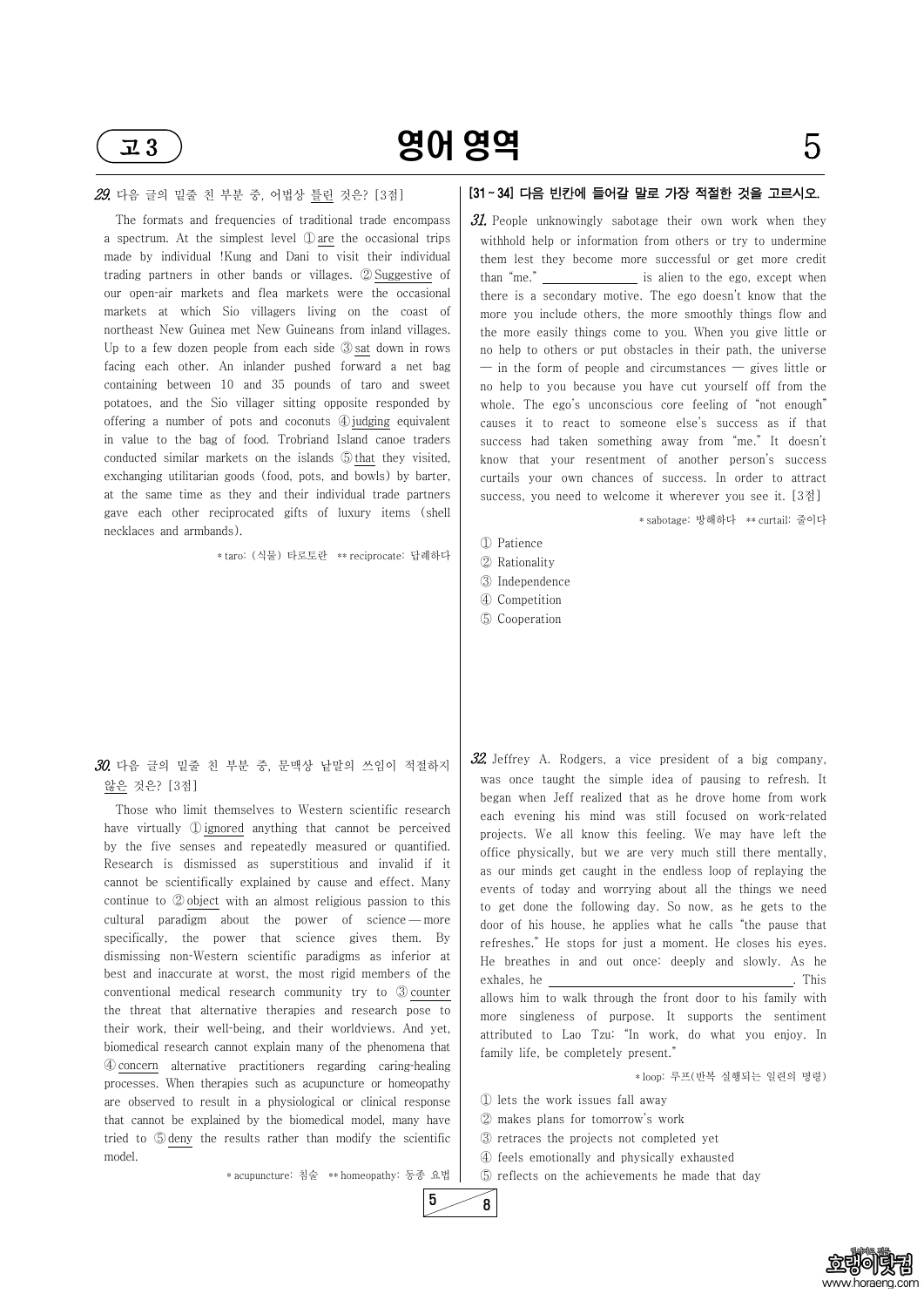



 $6$  **영어 영역**  $\left($  고 3

 $33$ . Plants are genius chemists. They rely on their ability to manufacture chemical compounds for every single aspect of their survival. A plant with juicy leaves can't run away to avoid being eaten. It relies on its own chemical defenses to kill microbes, deter pests, or poison would-be predators. Plants also need to reproduce. They can't impress a potential mate with a fancy dance, a victory in horn-to-horn combat, or a well-constructed nest like animals do. Since plants need to attract pollinators to accomplish reproduction, they've evolved intoxicating scents, sweet nectar, and pheromones that send signals that bees and butterflies can't resist. When you consider that plants solve almost all of their problems by making chemicals, and that there are nearly 400,000 species of plants on Earth, it's no wonder that the plant kingdom is .

- ① a factory that continuously generates clean air
- ② a source for a dazzling array of useful substances
- ③ a silent battlefield in which plants fight for sunshine
- ④ a significant habitat for microorganisms at a global scale
- ⑤ a document that describes the primitive state of the earth

 $34.$  The meritocratic emphasis on effort and hard work seeks to vindicate the idea that, under the right conditions, we are responsible for our success and thus capable of freedom. It also seeks to vindicate the faith that, if the competition is truly fair, success will align with virtue; those who work hard and play by the rules will earn the rewards they deserve. We want to believe that success, in sports and in life, is something we earn, not something we inherit. Natural gifts and the advantages they bring embarrass the meritocratic faith. They cast doubt on the conviction that praise and rewards flow from effort alone. In the face of this embarrassment, we  $\frac{1}{\sqrt{1-\frac{1}{n}}}$ .

A classic positive-sum game in economic life is the trading of surpluses.

Olympics, which focuses less on the feats the athletes

#### $35$ . 다음 글에서 전체 흐름과 관계 없는 문장은?

perform than on heartbreaking stories of the hardships and obstacles they have overcome, and the struggles they have gone through to triumph over injury, or a difficult childhood, or political turmoil in their native land. [3점]

\* meritocratic: 능력주의의 \*\* vindicate: (정당성을) 입증하다

① suspect perfectly fair competition is not possible ② inflate the moral significance of effort and striving ③ put more emphasis on the results than on the process ④ believe that overcoming hardships is not that important ⑤ often appreciate the rewards earned through natural gifts

Cyber attacks on air traffic control systems have become a leading security concern. ① The federal government released a report in 2009 stating that the nation's air traffic control system is vulnerable to a cyber attack that could interrupt communication with pilots and alter the flight information used to separate aircraft as they approach an airport. ② The report found numerous security problems in airline computer systems, including easy-to-crack passwords and unencrypted file folders, issues that could give invaders easy access. ③ A cyber attack on air traffic has the potential to kill many people and could cripple the country's entire airline industry. ④ Unprecedented declines in consumer demand impacted the profitability of the airline industry, changing the face of aircraft travel for the foreseeable future. ⑤ Tightening airline computer security could be even more important than conducting security screenings of passengers, because in an increasingly cyber-oriented world, plane hijackers of the future may not even be on board.

\* unencrypted: 암호화되지 않은 \*\* cripple: 무력하게 만들다

#### [36 ~ 37] 주어진 글 다음에 이어질 글의 순서로 가장 적절한 것 을 고르시오.

36.

- (A) One infrastructure that allows efficient exchange is transportation, which makes it possible for producers to trade their surpluses even when they are separated by distance. Another is money, interest, and middlemen, which allow producers to exchange many kinds of surpluses with many other producers at many points in time.
- (B) If a farmer has more grain than he can eat, and a herder has more milk than he can drink, both of them come out ahead if they trade some wheat for some milk. As they say, everybody wins. Of course, an exchange at a single moment in time only pays when there is a division of labor.
- (C) There would be no point in one farmer giving a bushel

of wheat to another farmer and receiving a bushel of wheat in return. A fundamental insight of modern economics is that the key to the creation of wealth is a division of labor, in which specialists learn to produce a commodity with increasing cost-effectiveness and have the means to exchange their specialized products efficiently. [3점]

 $\textcircled{1}$  (A) - (C) - (B)  $\textcircled{2}$  (B) - (A) - (C)  $\textcircled{3}$  (B)  $\textcircled{.}$  (C)  $\textcircled{.}$  (A)  $\textcircled{.}$  (B)  $\textcircled{.}$  (B)  $\textcircled{.}$  (B)  $\circled{5}$  (C)  $\circ$  (B)  $\circ$  (A)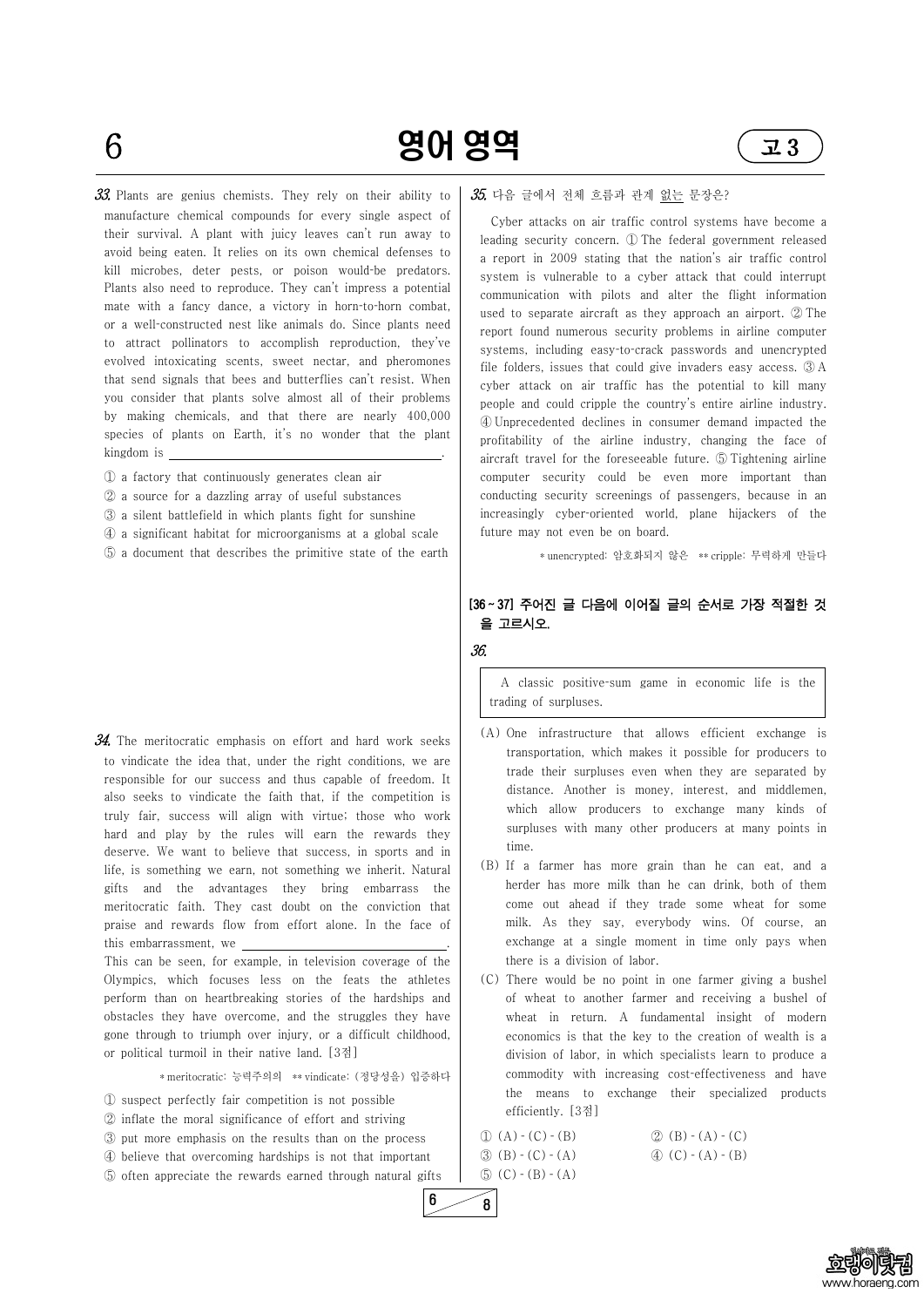



Human movement can be affected, either positively or negatively, by the environment within which the movement takes place. Consider an athlete who runs the 100 m wearing training shoes. She is unlikely to achieve as good a time wearing these shoes as she would if she wore specifically designed spiked running shoes.

- (A) Is she there because she really wants to be, or is she there just because her brother is also a runner and so her parents bring her along as well? Motivation is a key factor in sports training and performance.
- (B) On the contrary, if she had a tailwind her performance would be enhanced and movement assisted by the wind. Let us also consider other surrounding circumstances, such as what is motivating the athlete to run.
- (C) During athletic competitions wind speed is always measured as it is recognised as having an impact, either positively or negatively, on performance times. If our runner was running into a headwind, her speed would be reduced, as some of her force would be needed to overcome the additional obstacle of the wind.

| $\textcircled{1}$ (A) – (C) – (B) | $(2)(B) - (A) - (C)$              |
|-----------------------------------|-----------------------------------|
| $\textcircled{3}$ (B) – (C) – (A) | $\textcircled{4}$ (C) – (A) – (B) |
| $\circled{5}$ (C) – (B) – (A)     |                                   |

#### [38 ~ 39] 글의 흐름으로 보아, 주어진 문장이 들어가기에 가장 적절한 곳을 고르시오.

38.

In order to make some sense of this, an average wind direction over an hour is sometimes calculated, or sometimes the direction that the wind blew from the most during the hour is recorded.

Wind direction is usually measured through the use of a simple vane.  $(\circ)$  This is simply a paddle of some sort mounted on a spindle; when it catches the wind, it turns so that the wind passes by without obstruction.  $(\mathcal{Q})$  The direction is recorded, but if you ever have a chance to watch a wind vane on a breezy day, you will notice that there is a lot of variation in the direction of wind flow — a lot! ( $\circled{3}$ ) | attachment to a text tends to become more Sometimes the wind can blow from virtually every direction within a minute or two.  $(\mathcal{A})$  Either way, it is a generalization, and it's important to remember that there can be a lot of variation in the data.  $(\circled{5})$  It's also important to  $\circled{1}$ remember that the data recorded at a weather station give an  $\qquad \qquad \odot$ indication of conditions prevailing in an area but will not be  $\frac{1}{3}$ exactly the same as the conditions at a landscape some  $\begin{pmatrix} 0 \\ 4 \end{pmatrix}$ distance from the weather station.

\* vane: 풍향계 \*\* spindle: 회전축

 $\downarrow$ As online search becomes easier and speedier, people's attachment to a text tends to become more  $(A)$  and their interest in the whole content (B).

### 39.

Some organizations, however, are unbundling in favor of a more itemized approach sometimes called *à la carte* pricing.

Bundle pricing is packaging together two or more products, usually complementary ones, to be sold for a single price, which is usually considerably less than the sum of the prices of the individual products. ( ① ) Bundle pricing facilitates customer satisfaction and, when slow-moving products are bundled with products with higher turnover, can help a company stimulate sales and increase revenues. ( ② ) Selling products as a package rather than individually also may result in cost savings, so bundle pricing is commonly used for banking and travel services, computers, and automobiles with option packages. ( ③ ) This provides customers with the opportunity to pick and choose the products they want without having to purchase bundles that may not be the right mix for their purposes. ( ④ ) Furthermore, with the help of the Internet, comparison shopping has become more convenient than ever, allowing customers to price items and create their own mixes. ( ⑤ ) Nevertheless, bundle pricing continues to appeal to customers who prefer the convenience of a package. [3점]

\* à la carte pricing: 따로따로 책정하는 가격

40. 다음 글의 내용을 한 문장으로 요약하고자 한다. 빈칸 (A), (B)에 들어갈 말로 가장 적절한 것은?

The searchability of online works represents a variation on older navigational aids such as tables of contents, indexes, and concordances. But the effects are different. As with links, the ease and ready availability of searching make it much simpler to jump between digital documents than it ever was to jump between printed ones. Our attachment to any one text becomes more tenuous, more transitory. Searches also lead to the fragmentation of online works. A search engine often draws our attention to a particular snippet of text, a few words or sentences that have strong relevance to whatever we're searching for at the moment, while providing little incentive for taking in the work as a whole. We don't see the forest when we search the Web. We don't even see the trees. We see twigs and leaves. \* concordance: 용어 색인 \*\* tenuous: 미약한 \*\*\* snippet: 작은 정보

| (A)           | (B)          |  |
|---------------|--------------|--|
| ① temporary   | expands      |  |
| ② temporary   | diminishes   |  |
| ③ intense     | diminishes   |  |
| 4 intense     | expands      |  |
| 5 complicated | <br>persists |  |